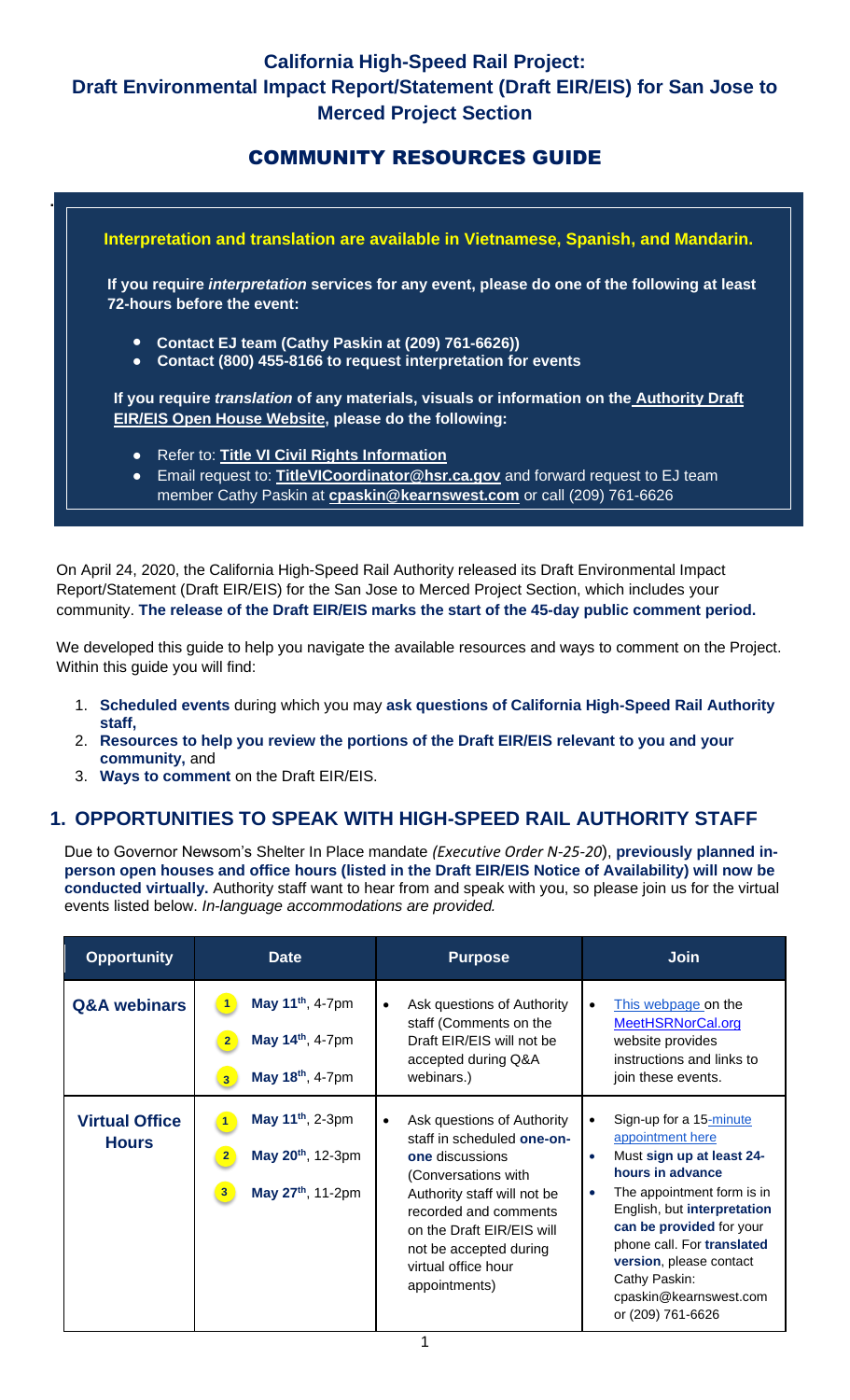### **2. RESOURCES TO REVIEW THE DRAFT EIR/EIS**

The Draft EIR/EIS is a complex and technical legal document. Resources listed below are to help you navigate the information in the Draft EIR/EIS.

Translated versions of some documents are available, as listed below. To request documents in additional languages, email **[TitleVICoordinator@hsr.ca.gov.](mailto:TitleVICoordinator@hsr.ca.gov)**

| <b>Resource: Open House Website</b>                                                                                                                                                                                                                                                                                  |                                                                                                                                                                                                                                                                                                                                                                                                                                                                                                                                                                                                                                    |  |  |  |
|----------------------------------------------------------------------------------------------------------------------------------------------------------------------------------------------------------------------------------------------------------------------------------------------------------------------|------------------------------------------------------------------------------------------------------------------------------------------------------------------------------------------------------------------------------------------------------------------------------------------------------------------------------------------------------------------------------------------------------------------------------------------------------------------------------------------------------------------------------------------------------------------------------------------------------------------------------------|--|--|--|
| What is it?                                                                                                                                                                                                                                                                                                          | <b>Includes</b>                                                                                                                                                                                                                                                                                                                                                                                                                                                                                                                                                                                                                    |  |  |  |
| 1. Provides resources to<br>understand the Draft<br><b>EIR/EIS</b><br>Offers an online tool in<br>2.<br>response to health and<br>safety directives related to<br>the coronavirus                                                                                                                                    | Statewide information including the<br>$\bullet$<br>Draft 2020 Business Plan<br>a.<br>b. Construction Updates<br>San Jose to Merced rail route alternatives<br>$\bullet$<br>Links to the Draft EIR/EIS<br>$\bullet$<br><b>Executive Summary</b><br>a.<br>b. Volume I-III<br>c. Technical Reports<br>Link to address lookup map to find your property in relation to any of<br>$\bullet$<br>the alternatives<br>Information on the public comment period and process<br>$\bullet$<br><b>Authority's contact information</b><br>$\bullet$<br>Information on joining webinars and office hours to ask staff<br>$\bullet$<br>questions |  |  |  |
| Open House Website: Available Languages of Associated Resources                                                                                                                                                                                                                                                      |                                                                                                                                                                                                                                                                                                                                                                                                                                                                                                                                                                                                                                    |  |  |  |
|                                                                                                                                                                                                                                                                                                                      |                                                                                                                                                                                                                                                                                                                                                                                                                                                                                                                                                                                                                                    |  |  |  |
| <b>Address Look Up Map</b><br><b>Open House Website</b><br>Translations are available. Click the ConveyThis translation<br>(MapHSRNorCal.org/SanJose-Merced)<br>box at the bottom right-corner of the website to change the<br>English<br>language.<br>(MeetHSRNorCal.org)<br>English, Spanish, Chinese & Vietnamese |                                                                                                                                                                                                                                                                                                                                                                                                                                                                                                                                                                                                                                    |  |  |  |
| <b>Authority's Website</b><br>(hsr.ca.gov)<br>English                                                                                                                                                                                                                                                                | (916) 324-1541<br>Number to call for Right-of-Way inquiries<br>English<br>5                                                                                                                                                                                                                                                                                                                                                                                                                                                                                                                                                        |  |  |  |
| <b>Authority's Email</b><br>(san.jose_merced@hsr.ca.gov)<br>Accepts emails in all languages                                                                                                                                                                                                                          |                                                                                                                                                                                                                                                                                                                                                                                                                                                                                                                                                                                                                                    |  |  |  |

| <b>Resource: Executive Summary</b>                                                                            |                                                                                                                                                                                                                                                                                                                                                                                                                                                                                                                                                                                                                                                                                                                                                                                                                                                                                                                                   |  |  |  |
|---------------------------------------------------------------------------------------------------------------|-----------------------------------------------------------------------------------------------------------------------------------------------------------------------------------------------------------------------------------------------------------------------------------------------------------------------------------------------------------------------------------------------------------------------------------------------------------------------------------------------------------------------------------------------------------------------------------------------------------------------------------------------------------------------------------------------------------------------------------------------------------------------------------------------------------------------------------------------------------------------------------------------------------------------------------|--|--|--|
| What is it?                                                                                                   | <b>Includes</b>                                                                                                                                                                                                                                                                                                                                                                                                                                                                                                                                                                                                                                                                                                                                                                                                                                                                                                                   |  |  |  |
| A 111-page document that<br>summarizes the Project and<br>provides an overview of the<br><b>Draft EIR/EIS</b> | An explanation of the environmental review process (pg. 4)<br>$\bullet$<br>(Note: Page numbers are the document's page numbers, not the<br>pdf reader's)<br><b>Issues raised by communities during public outreach (pg. 5)</b><br>$\bullet$<br>Purpose and need for the high-speed rail system (pg. 7)<br>$\bullet$<br>A description of alternatives and no-build alternative (pg. 9)<br>$\bullet$<br>Outline of impact avoidance and minimization features (pg. 15)<br>$\bullet$<br>Table S-3 with a comparison of construction impacts by<br>$\bullet$<br>alternative (pg. 27)<br>Transportation (pg. 27)<br>$\bullet$<br>Noise and Vibration (pg. 31)<br>$\bullet$<br>Safety and Security (pg. 46)<br>$\bullet$<br>Socioeconomics and Communities (pg. 47)<br>$\bullet$<br>Parks, Recreation and Open Space Resources (pg. 51)<br>$\bullet$<br>Table S-4 with a comparison of operation impacts by alternative<br>٠<br>(pg.57) |  |  |  |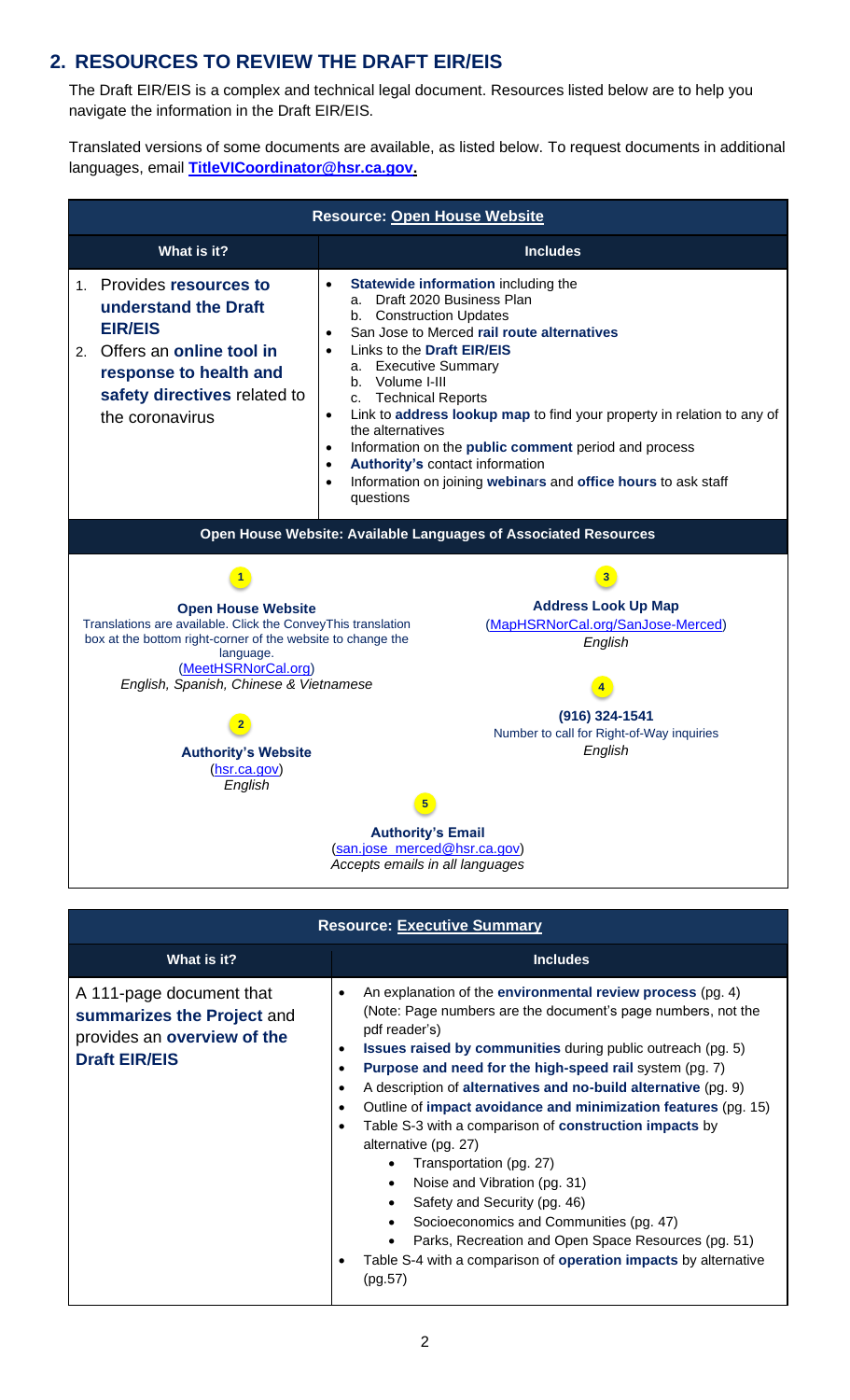#### **Executive Summary: Available Languages of Associated Resources**

### **1**

#### **[Executive Summary](https://www.hsr.ca.gov/programs/environmental/eis_eir/draft_san_jose_merced.aspx)**

This is the only portion of the Draft EIR/EIS that is translated. It can be found on the Authority's website under "Education." ([https://www.hsr.ca.gov/programs/environmental/eis\\_eir/draft\\_san\\_jose\\_merced.aspx](https://www.hsr.ca.gov/programs/environmental/eis_eir/draft_san_jose_merced.aspx)) *English, Spanish, Vietnamese & Chinese*

| <b>Resource: Fact Sheet</b>                                                                                                                                                |                                                                                                                                                                                                                                                                                                                                                                                                                       |  |  |  |
|----------------------------------------------------------------------------------------------------------------------------------------------------------------------------|-----------------------------------------------------------------------------------------------------------------------------------------------------------------------------------------------------------------------------------------------------------------------------------------------------------------------------------------------------------------------------------------------------------------------|--|--|--|
| What is it?                                                                                                                                                                | <b>Includes</b>                                                                                                                                                                                                                                                                                                                                                                                                       |  |  |  |
| 1. Discusses the <b>purpose</b> of the<br>Draft EIR/EIS<br>2. Reviews rail route<br>alternatives from San Jose<br>to Merced                                                | Maps of rail route alternatives and stations (pg. 2)<br>$\bullet$<br>Types of track construction (e.g., viaduct, embankment, and<br>$\bullet$<br>tunnels) (pg. 2)<br>In-person meeting dates and locations (pg.1)<br>$\bullet$<br>Authority's contact information (pg.1)<br>$\bullet$<br>Public comment period and process (pg.1)<br>$\bullet$<br>List of acronyms, abbreviations, and key terms (pg. 3)<br>$\bullet$ |  |  |  |
| Fact Sheet: Available Languages of Associated Resources                                                                                                                    |                                                                                                                                                                                                                                                                                                                                                                                                                       |  |  |  |
| <b>Fact Sheet</b><br>(MeetHSRNorCal.org/fact-sheet.html)<br>English, Spanish, Chinese, Vietnamese, Arabic & Farsi<br><b>Authority's Website</b><br>(hsr.ca.gov)<br>English | <b>Authority's Email</b><br>(san.jose_merced@hsr.ca.gov)<br>Accepts emails in all languages<br>800-455-8166<br>Number to call for general inquiries<br>English, Spanish, Chinese & Vietnamese                                                                                                                                                                                                                         |  |  |  |
|                                                                                                                                                                            |                                                                                                                                                                                                                                                                                                                                                                                                                       |  |  |  |
| Social Media: Twitter & Facebook<br>English                                                                                                                                |                                                                                                                                                                                                                                                                                                                                                                                                                       |  |  |  |

| <b>Resource: Frequently Asked Questions (FAQ)</b>                                                                                                                         |                                                                                                                                                                                                                                                   |                                                                                           |  |  |  |
|---------------------------------------------------------------------------------------------------------------------------------------------------------------------------|---------------------------------------------------------------------------------------------------------------------------------------------------------------------------------------------------------------------------------------------------|-------------------------------------------------------------------------------------------|--|--|--|
| What is it?                                                                                                                                                               | <b>Includes</b>                                                                                                                                                                                                                                   |                                                                                           |  |  |  |
| Provides responses to<br>common questions<br>regarding the Draft EIR/EIS                                                                                                  | Location of copies of the Draft EIR/EIS for the public (pg. 1)<br>List of the content in the Draft EIR/EIS (pg. 1-2)<br>$\bullet$<br>Tips for effective commenting (pg. 2)<br>$\bullet$<br>Public comment period and process (pg. 2)<br>$\bullet$ |                                                                                           |  |  |  |
| <b>Frequently Asked Questions: Available Languages of Associated Resources</b>                                                                                            |                                                                                                                                                                                                                                                   |                                                                                           |  |  |  |
| <b>Frequently Asked Questions</b><br>(https://www.meethsrnorcal.org/st<br>ation-4-documents.html)<br>English, Spanish, Vietnamese,<br>Chinese, Russian, Arabic &<br>Farsi | <b>Draft EIR/EIS</b><br>Electronic Copies on Authority's<br>Website<br>English                                                                                                                                                                    | <b>Draft EIR/EIS</b><br>Printed Copies Available at other<br><b>Facilities</b><br>English |  |  |  |
|                                                                                                                                                                           |                                                                                                                                                                                                                                                   | 6                                                                                         |  |  |  |
| <b>Draft EIR/EIS</b><br>Printed Copies at Authority's<br><b>Offices</b><br>English                                                                                        | <b>Draft EIR/EIS</b><br>Electronic Copies Available by Mail<br>on Request<br>English                                                                                                                                                              | <b>Authority's Website</b><br>(hsr.ca.gov)<br>English                                     |  |  |  |
| <b>Authority's Email</b><br>(san.jose_merced@hsr.ca.gov)                                                                                                                  |                                                                                                                                                                                                                                                   |                                                                                           |  |  |  |